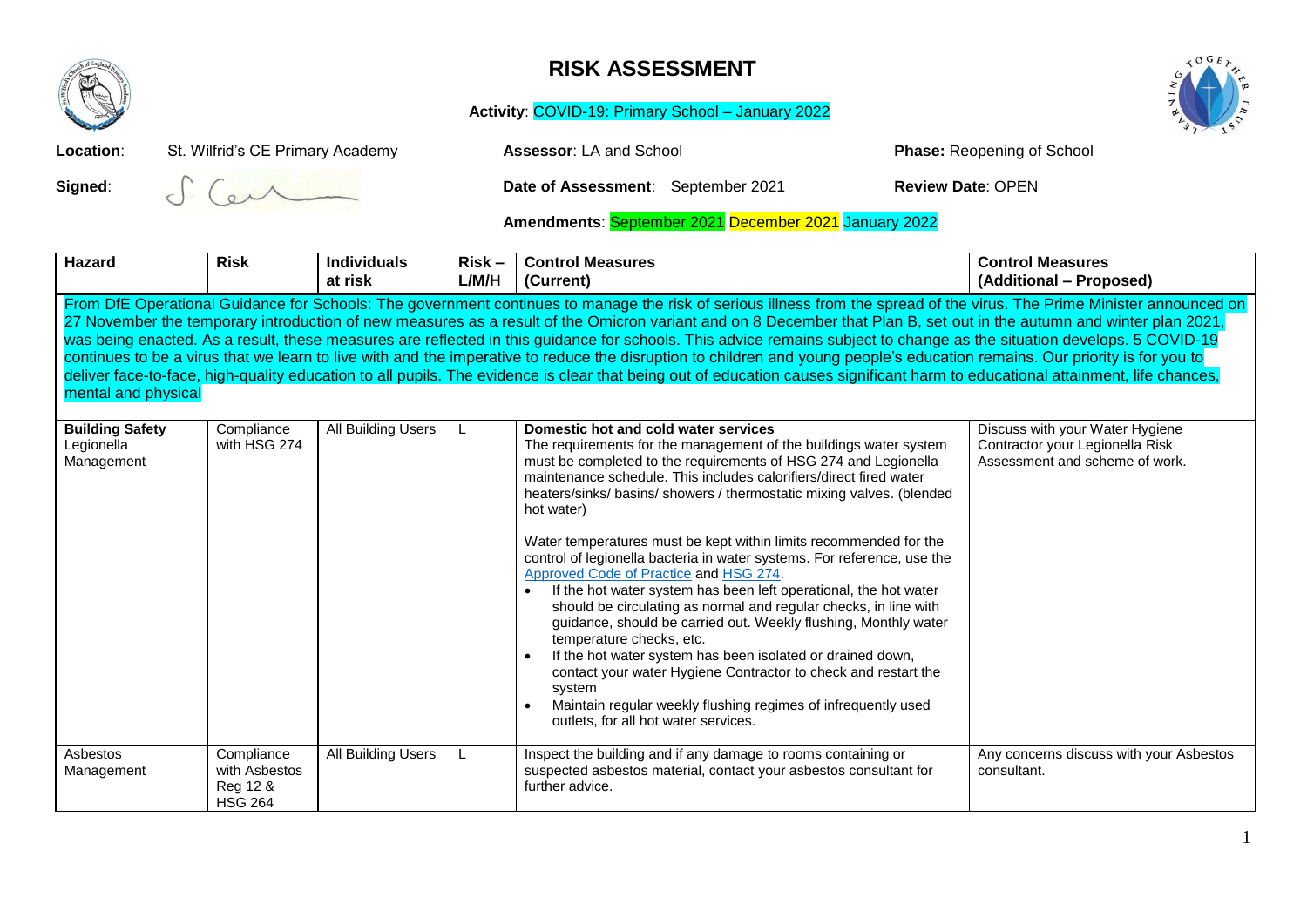| Statutory<br>Requirement for<br>Servicing of plant and<br>Equipment.<br>Pressure systems<br>Passenger Lifts<br>Lifting equipment | Compliance<br>with PSSR 00<br>LOLAR 98                                                      | <b>All Building Users</b>      | L   | Thorough Examination & Test is a critical component of a<br>management process to ensure the safe operation of equipment<br>whose failure through deterioration can create dangerous situations,<br>physical harm and business disruption. The statutory obligations to<br>TE&T remain in place and the HSE expects dutyholders to make all<br>reasonable efforts to arrange for TE&T to be carried out within the<br>statutory time limits. The HSE strongly recommend that TE&T are<br>completed. If a failure occurs due to a safety related fault,<br>enforcement action may be taken.                                                                                                                                                                                                                                                                                                                                                                                                                                                       | HSE Guidance Note to Dutyholders and<br>Inspectors.<br>https://www.hse.gov.uk/news/work-<br>equipment-coronavirus.htm<br>Required - If equipment is outside of the<br>inspection date, the school management to<br>contact their specialist contractor and have<br>the TE&T completed asap. |
|----------------------------------------------------------------------------------------------------------------------------------|---------------------------------------------------------------------------------------------|--------------------------------|-----|--------------------------------------------------------------------------------------------------------------------------------------------------------------------------------------------------------------------------------------------------------------------------------------------------------------------------------------------------------------------------------------------------------------------------------------------------------------------------------------------------------------------------------------------------------------------------------------------------------------------------------------------------------------------------------------------------------------------------------------------------------------------------------------------------------------------------------------------------------------------------------------------------------------------------------------------------------------------------------------------------------------------------------------------------|---------------------------------------------------------------------------------------------------------------------------------------------------------------------------------------------------------------------------------------------------------------------------------------------|
| <b>Building Hygiene</b><br>Deep Clean of all<br>areas of the school                                                              | Compliance<br>with current<br>hygiene<br>standards<br>published by<br>the UK<br>Government. | <b>All Building Users</b>      | L/M | It is important that arrangements remain in place to ensure that pupils<br>and staff are safe.<br>Discuss with site and cleaning staff to plan cleaning schedules,<br>additional hours of work and undertake a thorough clean and disinfect<br>of all rooms and surfaces prior to reopening and if necessary, utilise<br>pest control for insect infestations, particularly in the kitchen and/or<br>food preparation areas.<br>Continue to provide anti-bacterial hand gels or wipes to be located in<br>the school reception area for a visitor to use before entering the<br>school.                                                                                                                                                                                                                                                                                                                                                                                                                                                          | Schools COVID-19 operational<br>guidance<br>(publishing.service.gov.uk)                                                                                                                                                                                                                     |
| <b>Building Users.</b><br>Ventilation.                                                                                           | HSWA 74<br>W(HSW)R92<br>DoE BB103.<br><b>Building</b><br>Regulations                        | Pupils, staff and<br>visitors. | M/H | Ventilation of the building and classrooms is important to reduce<br>natural pollutants, provide fresh air to enable pupils to stay alert and<br>potentially with other hygiene measures reduce the life cycle of the<br>coronavirus. Keep occupied spaces well ventilated - It is important to<br>ensure that a comfortable teaching environment is maintained.<br>Open windows and doors in classrooms to promote through<br>ventilation.<br>If the door has to be wedged open, ensure the Building Fire Plan<br>is amended to state that if the room is left unoccupied, that the<br>door is closed. On evacuation the wedge must be removed.<br>Intermediate fire doors along the escape route can only be left<br>open if there are fitted with a magnetic hold open device linked to<br>the fire alarm, or a device such as the Dorgard.<br>Air Conditioning Units do not need to be switched off unless you<br>have a centralised ventilation system - Seek advice from your<br>Heating Ventilation and Air Conditioning engineer. (HVAC) | Government guidance.<br>DoE BB101 Ventilation in schools.<br>Do Not Use the fire extinguishers as a<br>door wedge. Use of a Dorgard Hold Open<br>Door Retainer should be used, Compliant<br>to BS7273-4 2007                                                                                |
| Fire Management                                                                                                                  | Compliance<br>with the<br>RR(FS)O<br><b>BB100</b>                                           | <b>All Building Users</b>      | L   | Review and if necessary, update building fire management plan to<br>ensure any changes to fire escape routes are clearly identified and<br>communicated to staff and pupils.<br>Prior to the increased occupancy of the school:<br>Physically test the fire alarm system and emergency lights are<br>operational.<br>Complete a planned Fire evacuation within 7 days or the start of<br>$\bullet$<br>the new term.<br>Carry out weekly checks of alarms systems, call points and<br>emergency lighting.                                                                                                                                                                                                                                                                                                                                                                                                                                                                                                                                         | Record details of maintenance and<br>equipment tests in the building Fire Log-<br>Book/Management file                                                                                                                                                                                      |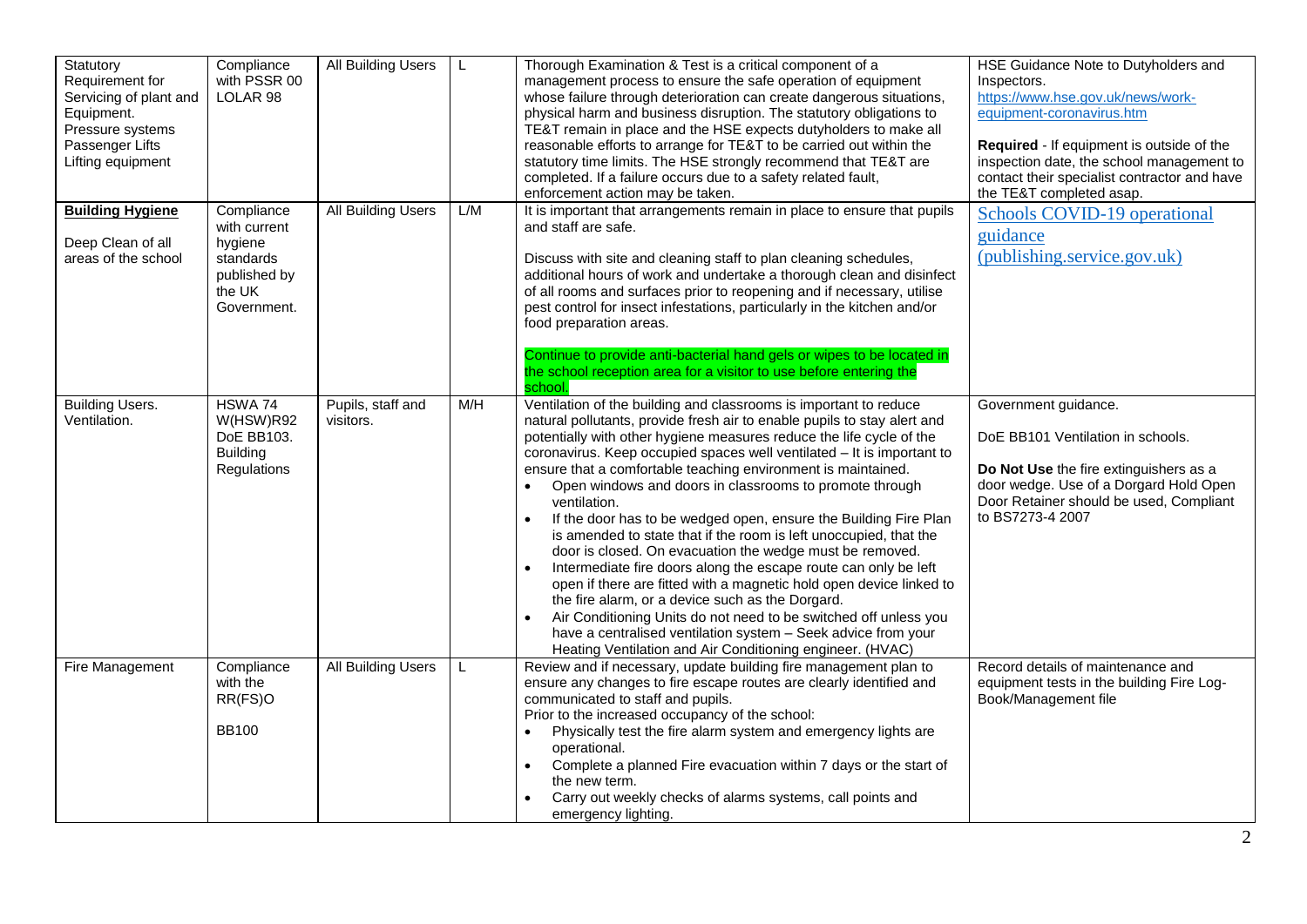| Catering service                                                                                              | <b>HSW 74</b>                            | Pupils, Staff and<br><b>Visitors</b> | L/M | Carry out regular hazard spotting to identify escape route<br>obstructions.<br>Check that all fire doors are operational.<br>$\bullet$<br>Review, update and test individual named PEEP's<br>$\bullet$<br>Discuss with the catering contractor any changes in lunch sittings,<br>method of serving lunch, etc.<br>Allocate appropriate level of staff for supervision of pupils.<br>$\bullet$<br>Clean tables and seating between sittings.                                                                                                                                                                                                                                                                                                                                                                                                                                                                                               | The school SLT to provide specific<br>management details.<br>From September 2021, all children will<br>return to the school hall for lunches,<br>including packed lunches.                                                                                                                                                                                                                                                                                                                                                                                                                                                                                                                                                                                                                                                                                       |
|---------------------------------------------------------------------------------------------------------------|------------------------------------------|--------------------------------------|-----|-------------------------------------------------------------------------------------------------------------------------------------------------------------------------------------------------------------------------------------------------------------------------------------------------------------------------------------------------------------------------------------------------------------------------------------------------------------------------------------------------------------------------------------------------------------------------------------------------------------------------------------------------------------------------------------------------------------------------------------------------------------------------------------------------------------------------------------------------------------------------------------------------------------------------------------------|------------------------------------------------------------------------------------------------------------------------------------------------------------------------------------------------------------------------------------------------------------------------------------------------------------------------------------------------------------------------------------------------------------------------------------------------------------------------------------------------------------------------------------------------------------------------------------------------------------------------------------------------------------------------------------------------------------------------------------------------------------------------------------------------------------------------------------------------------------------|
| Communicate with<br>Contractors                                                                               | HSWA 74                                  | Pupils, Staff and<br>visitors.       | L   | Inform contractors and your suppliers, not to enter the school if they<br>are displaying any symptoms of coronavirus<br>Observe good hygiene practice.<br>$\bullet$<br>Contractors to sign in and out as is normal practice<br>$\bullet$<br>Consider times when contractors can complete work either before<br>$\bullet$<br>or after the school day.                                                                                                                                                                                                                                                                                                                                                                                                                                                                                                                                                                                      | GOV.UK Guidance.<br>Use signs, posters and regular reminders<br>to raise awareness.                                                                                                                                                                                                                                                                                                                                                                                                                                                                                                                                                                                                                                                                                                                                                                              |
| <b>Test and Trace</b><br>Maintaining records<br>of staff and visitors to<br>support the NHS Test<br>and Trace | Support the<br>management<br>of COVID-19 | Staff and all<br>visitors            | M/H | The school operates an electronic signing in/out system of recording<br>visitors.<br>The following information would be required by the Test and trace<br>operators and therefore must be made available if requested by the<br>NHS:<br>Staff<br>the names of staff who work at the premises<br>$\bullet$<br>a contact phone number for each member of staff<br>$\bullet$<br>the dates and times that staff are at work<br>$\bullet$<br><b>Visitors</b><br>the name of the visitor. If there is more than one person, then you<br>$\bullet$<br>can record the name of the 'lead member' of the group and the<br>number of people in the group<br>a contact phone number for each visitor, or for the lead member<br>$\bullet$<br>of a group.<br>date of visit, arrival time and departure time<br>$\bullet$<br>the name of the member of staff who they are meeting, or activity<br>$\bullet$<br>being delivered on behalf of the school. | Staff and pupil details are held by the<br>school<br>Recorded on the signing in system<br>Help contain any outbreak by following<br>local health protection team advice.<br>From 18th July, school will no longer be<br>expected to undertake contact tracing.<br>Close contacts will now be identified by<br><b>NHS Test and Trace.</b><br>School to take advice from Public Health<br>should there be an outbreak and school<br>may be required to implement our<br>Outbreak Management Plan.<br>From 14 December 2021, adults who are<br>fully vaccinated and all children and young<br>people aged between 5 and 18 years and 6<br>months identified as a contact of someone<br>with COVID-19 are strongly advised to take<br>a LFD test every day for 7 days and<br>continue to attend their setting as normal,<br>unless they have a positive test result. |
| <b>Entering School Site</b>                                                                                   | Spread of<br>Virus                       | Staff, visitors and<br>children      | L/M | Children and accompanying parents/carers will enter the school<br>site using the pedestrian gates on St. Wilfrid's Road and/or<br>Rectory Lane.                                                                                                                                                                                                                                                                                                                                                                                                                                                                                                                                                                                                                                                                                                                                                                                           | The school SLT to include specific<br>management details.                                                                                                                                                                                                                                                                                                                                                                                                                                                                                                                                                                                                                                                                                                                                                                                                        |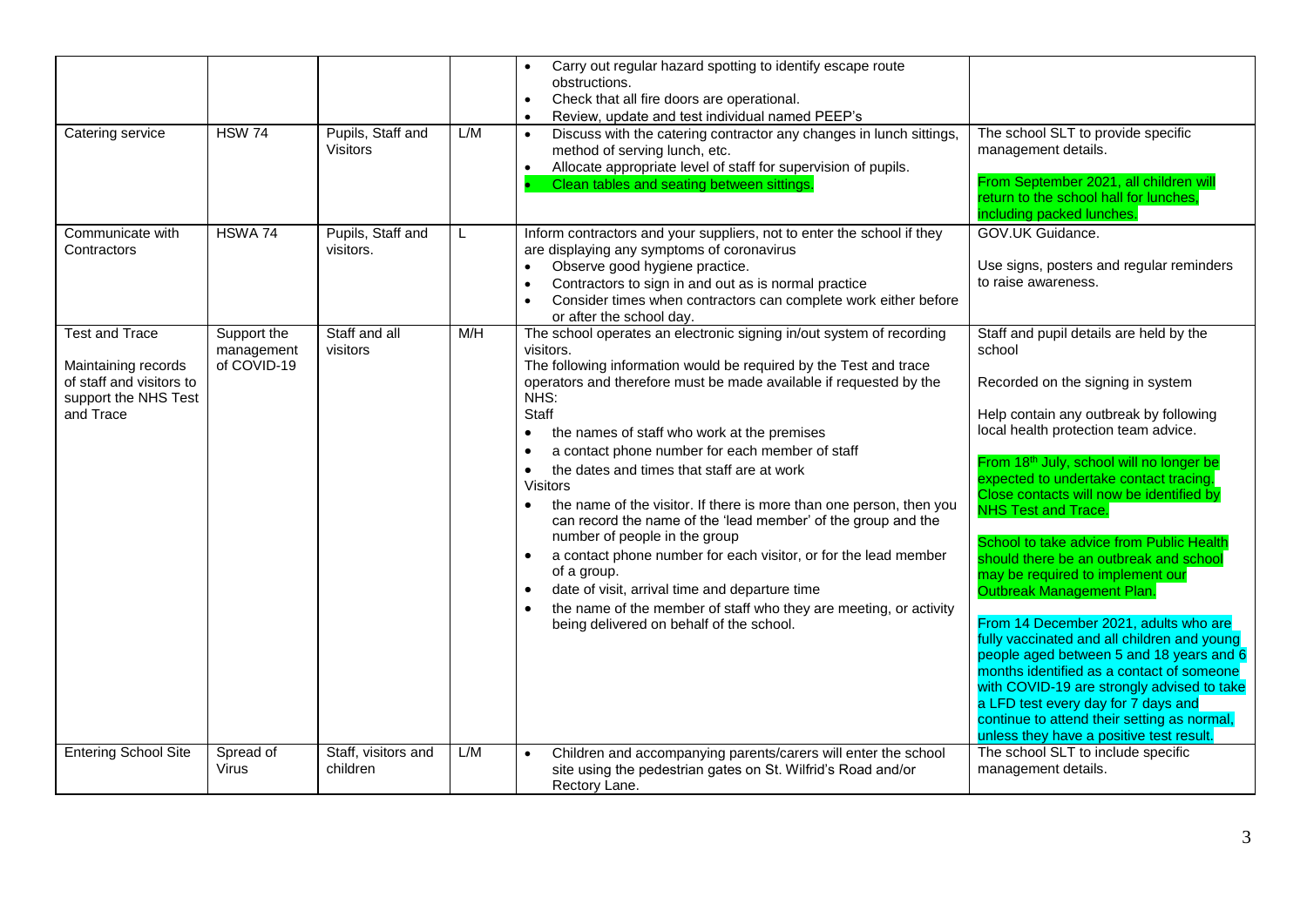| Leaving School Site                                            | Spread of<br><b>Virus</b> | Staff, visitors and<br>children | L/M | Anyone with COVID-19 symptoms will be required to leave the<br>school site and arrange a PCR test.<br>Hand sanitiser will be available on the entrance to the building<br>$\bullet$<br>and must be used by all visitors.<br>Pupils must arrive on site no earlier than the designated opening<br>$\bullet$<br>time for the year group, unless accompanying a sibling in which<br>case they are to remain with an adult until the opening time for<br>their year group.<br>Parents are discouraged from gathering at school gates.<br>Pupils and parents will leave the school site using the pedestrian<br>gates on St. Wilfrid's Road and/or Rectory Lane.<br>Pupils are asked to leave site straight after the school day has<br>$\bullet$<br>finished.                                                                                                                                                                                                                                                                                                                                                                            | Staff and visitors are required to wear face<br>coverings in communal areas.<br>Parents and Carers may choose to wear<br>face coverings when entering the site and<br>must wear face coverings in school when<br>attending events. Parents and Carers to<br>take an LFD before entering school.<br>Schools COVID-19 operational<br>guidance<br>(publishing.service.gov.uk) |
|----------------------------------------------------------------|---------------------------|---------------------------------|-----|--------------------------------------------------------------------------------------------------------------------------------------------------------------------------------------------------------------------------------------------------------------------------------------------------------------------------------------------------------------------------------------------------------------------------------------------------------------------------------------------------------------------------------------------------------------------------------------------------------------------------------------------------------------------------------------------------------------------------------------------------------------------------------------------------------------------------------------------------------------------------------------------------------------------------------------------------------------------------------------------------------------------------------------------------------------------------------------------------------------------------------------|----------------------------------------------------------------------------------------------------------------------------------------------------------------------------------------------------------------------------------------------------------------------------------------------------------------------------------------------------------------------------|
| Communicating with<br>parents on changes                       | Safety of<br>others.      | Pupils, staff and<br>parents.   | L/M | Inform pupils and their parents/carers not to enter the school if<br>they are displaying any symptoms of coronavirus.<br>Inform parents and carers of arrangements for September 2021.<br>Inform parents and carers on self-isolation:<br>Since Wednesday 22 December, the 10 day self-isolation period for<br>people who record a positive PCR test result for COVID-19 has been<br>reduced to 7 days in most circumstances, unless you cannot test for<br>any reason.<br>Individuals may now take LFD tests on day 6 and day 7 of their self-<br>isolation period. Those who receive two negative test results are no<br>longer required to complete 10 full days of self-isolation. The first test<br>must be taken no earlier than day 6 of the self-isolation period and<br>tests must be taken 24 hours apart. This also applies to children under<br>5, with LFD testing at parental or guardian discretion. If both these test<br>results are negative, and you do not have a high temperature, you<br>may end your self-isolation after the second negative test result and<br>return to your education setting from day 8. | Letter to Parents and Carers 1.9.21<br>Letter to Parents and Carers regarding<br>changes to arrangements e.g. face<br>coverings<br>Letter to Parents and Carers 4.1.22                                                                                                                                                                                                     |
| Communication with<br>Staff<br>Protection against<br>infection | Personal<br>safety        | Staff                           | L/M | Communication and training for staff is essential to update and<br>carryout new procedures.<br>Inform staff about arrangements for September 2021, including<br>Outbreak management Plan.<br>Staff encourage to continue twice weekly LFD testing and report<br>results. This will be reviewed at the end of September 2021.<br>Inform staff on changes to self-isolation (see above)                                                                                                                                                                                                                                                                                                                                                                                                                                                                                                                                                                                                                                                                                                                                                | Schools COVID-19 operational<br>guidance<br>(publishing.service.gov.uk)<br>Staff and visitors are required to wear face<br>coverings in communal areas.<br>COVID-19 update to all staff during INSET<br>Day on 4.1.22                                                                                                                                                      |
| Staying Alert, Staying<br>Safe                                 | Working<br>environment    | Pupils and Staff                | L/M | Inform children, parents and visitors not to enter the school if they<br>$\bullet$<br>are displaying any symptoms of coronavirus. (COVID-19)<br>Continue to implement a staggered start and finish.                                                                                                                                                                                                                                                                                                                                                                                                                                                                                                                                                                                                                                                                                                                                                                                                                                                                                                                                  | A blended approach to worship to be<br>implemented.                                                                                                                                                                                                                                                                                                                        |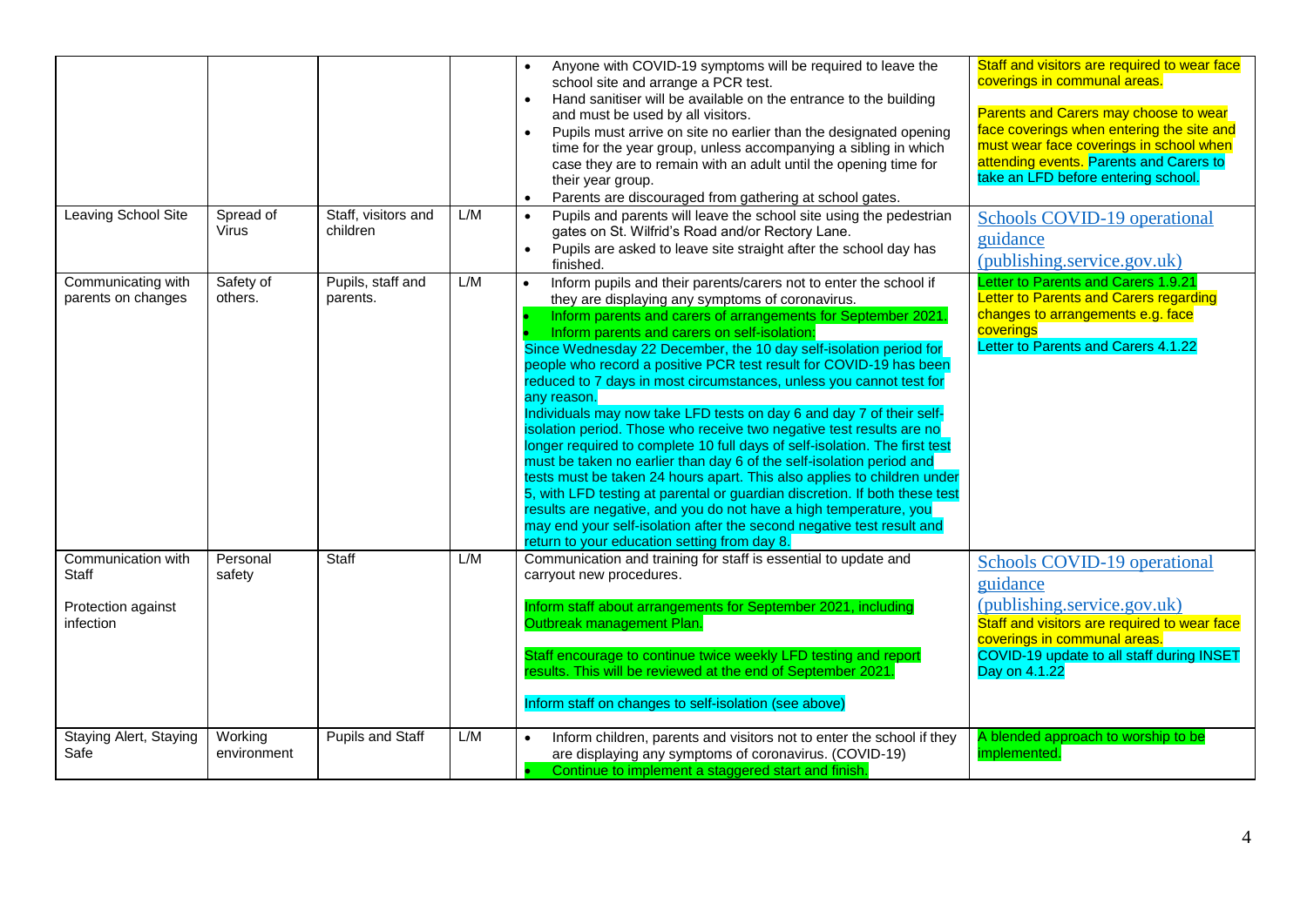| <b>Personal Protective</b><br><b>Equipment and First</b><br>Aid | Personal<br>protection and<br>Support to<br>others | Pupils, staff and<br>Visitors | M/H | PPE to be worn as appropriate.<br>The number of first aiders to be available within school for the<br>$\bullet$<br>general population has not changed.<br>For Nursery and Early Year classes, the need for a Paediatric first<br>aider remains a requirement of the EYFS. If after your best<br>endeavors a PFA is not available and you do not have any<br>children under 24 mths old, then you must ensure someone with<br>the First Aid at Work certificate or emergency PFA are on site and<br>carry out a written risk assessment.<br>If a pupil becomes unwell with symptoms of coronavirus while in<br>$\bullet$<br>the school and needs direct personal care until they can return<br>home a fluid-resistant surgical face mask should be worn by the<br>supervising adult, if a distance of 2 metres cannot be maintained.<br>If contact with the pupil/person is necessary, then gloves, an<br>apron and a fluid-resistant surgical face mask should be worn by<br>the supervising adult.<br>Staff who have helped anyone with suspected symptoms do not<br>need to go home and self-isolate for 10 days unless they develop<br>the symptoms themselves or the symptomatic person tests<br>positive. Contact NHS for a test.<br>If the situation determines that there is a risk of splashing to the<br>eyes, for example from coughing, spitting, or vomiting, then eye<br>protection should also be worn. | Face coverings to be worn by staff dealing<br>with children displaying COVID symptoms.                                                                                                                                        |
|-----------------------------------------------------------------|----------------------------------------------------|-------------------------------|-----|-----------------------------------------------------------------------------------------------------------------------------------------------------------------------------------------------------------------------------------------------------------------------------------------------------------------------------------------------------------------------------------------------------------------------------------------------------------------------------------------------------------------------------------------------------------------------------------------------------------------------------------------------------------------------------------------------------------------------------------------------------------------------------------------------------------------------------------------------------------------------------------------------------------------------------------------------------------------------------------------------------------------------------------------------------------------------------------------------------------------------------------------------------------------------------------------------------------------------------------------------------------------------------------------------------------------------------------------------------------------------------------------------------------------------|-------------------------------------------------------------------------------------------------------------------------------------------------------------------------------------------------------------------------------|
| Classroom<br>Management                                         | Staffing                                           | Pupils and staff              | L/M | If a pupil who is unwell or shows symptoms of COVID-19 they are<br>to be removed from the group and parents informed.<br>Everyone frequently clean their hands - wash hands thoroughly<br>$\bullet$<br>for 20 seconds with soap and running water then thoroughly dry<br>them, ensuring that all parts of the hands are cleaned.<br>Ensuring good respiratory hygiene - promote the 'catch it, bin it,<br>$\bullet$<br>kill it' approach<br>Frequently clean touched hard surfaces using standard<br>$\bullet$<br>detergents products.<br>Tables and chairs to be cleaned frequently.<br>$\bullet$                                                                                                                                                                                                                                                                                                                                                                                                                                                                                                                                                                                                                                                                                                                                                                                                                    | Schools COVID-19 operational<br>guidance<br>(publishing.service.gov.uk)<br>Front-facing seating arrangements are no<br>longer required.                                                                                       |
| Early Years classes                                             | Nursery and<br>Reception                           |                               | L/M | Early years groups in school should:<br>Ensure play equipment is appropriately cleaned after being used<br>by groups of children.<br>Paediatric first aid cover - see first aid section above                                                                                                                                                                                                                                                                                                                                                                                                                                                                                                                                                                                                                                                                                                                                                                                                                                                                                                                                                                                                                                                                                                                                                                                                                         | Schools COVID-19 operational<br>guidance<br>(publishing.service.gov.uk)<br>Deliver a broad and ambitious curriculum,<br>teaching all subjects.<br>Soft furnishings, soft toys and toys that are<br>hard to clean may be used. |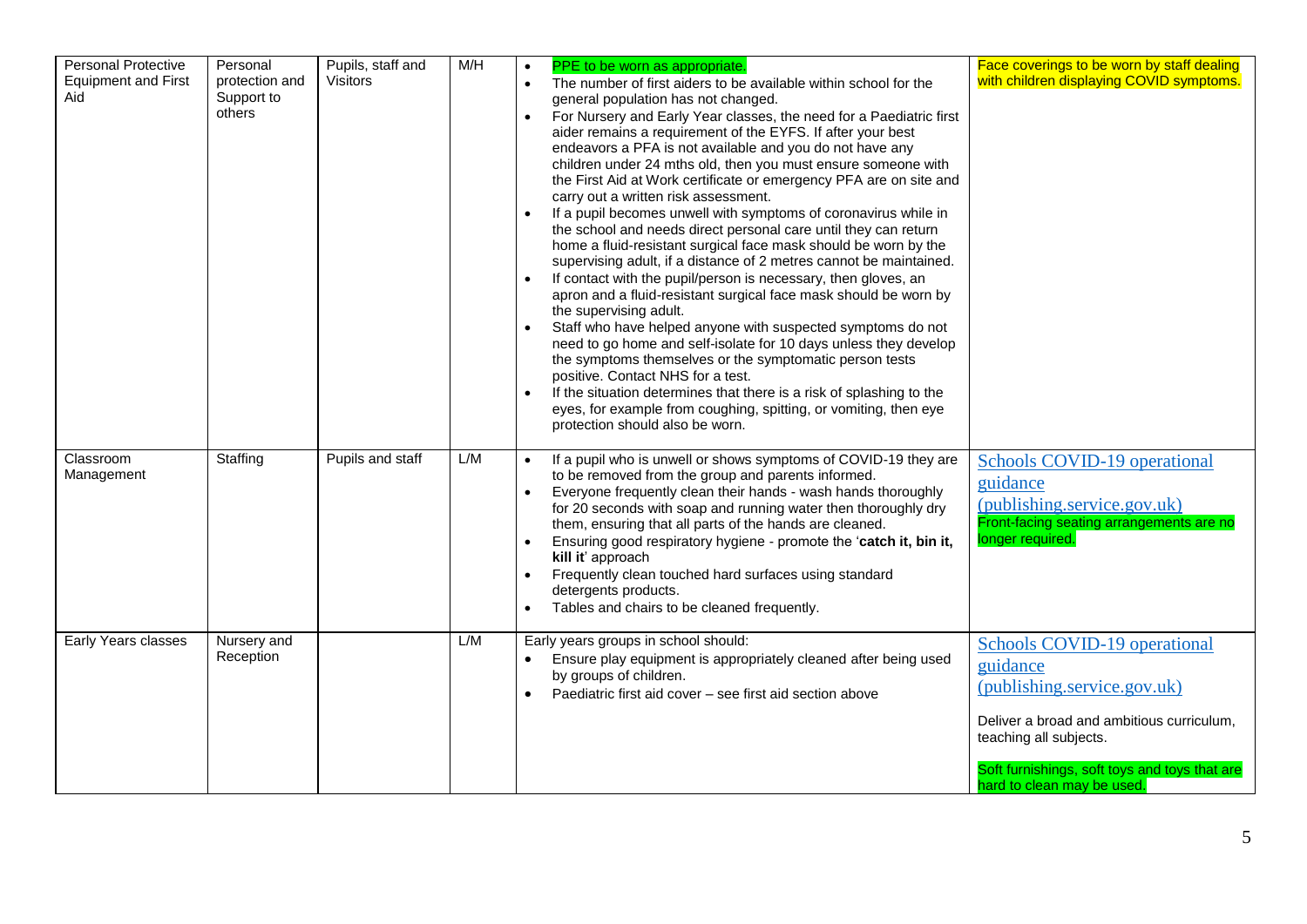| Classes                                      | Year 1 to 6                                      | Pupils and Staff                     | L/M | Continue to stagger break times and lunchtimes.<br>Continue to stagger drop-off and collection times.<br>Implement a blended approach to worship.                                                                                                                                                                                                                                                                                                                                                                                                                                                                                                                                                                                                                                                                                                                                                                        | The school SLT to include specific detailed<br>information for the management control of<br>the school.<br>Continue to use Purple Mash for home<br>learning. |
|----------------------------------------------|--------------------------------------------------|--------------------------------------|-----|--------------------------------------------------------------------------------------------------------------------------------------------------------------------------------------------------------------------------------------------------------------------------------------------------------------------------------------------------------------------------------------------------------------------------------------------------------------------------------------------------------------------------------------------------------------------------------------------------------------------------------------------------------------------------------------------------------------------------------------------------------------------------------------------------------------------------------------------------------------------------------------------------------------------------|--------------------------------------------------------------------------------------------------------------------------------------------------------------|
| IT and Specialist<br>Rooms                   | Fit for purpose                                  | Children and Staff                   | L/M | No restrictions on specialist rooms.                                                                                                                                                                                                                                                                                                                                                                                                                                                                                                                                                                                                                                                                                                                                                                                                                                                                                     | All specialist rooms, including STEM,<br>Computer Suite, KS2 library, Sensory<br>Room, halls and shared areas to be<br>available to all children.            |
| External Play areas.<br>Playground and field | Fit for purpose                                  | Pupils, and Staff                    | L   | . No restrictions on external play areas, playground and field.                                                                                                                                                                                                                                                                                                                                                                                                                                                                                                                                                                                                                                                                                                                                                                                                                                                          |                                                                                                                                                              |
| <b>Educational Visits</b>                    | Safety                                           | Pupils and Staff                     | N/A | • The DfE advise that schools can resume educational visits and risk<br>assessments should be undertaken                                                                                                                                                                                                                                                                                                                                                                                                                                                                                                                                                                                                                                                                                                                                                                                                                 | SLT to consider any proposed educational<br>based on current data and information.                                                                           |
| Reporting of injuries                        | Compliance<br>with RIDDOR<br>13 and LA<br>Policy | Staff, Pupils and<br><b>Visitors</b> | N/A | Injuries to pupils, staff and visitors must be recorded as usual in<br>compliance to the LA's Policy. Major injuries that are reportable under<br>RIDDOR to be reported to the Safety Officer (Schools) immediately,<br>who will support to the school with the notification to the HSE.                                                                                                                                                                                                                                                                                                                                                                                                                                                                                                                                                                                                                                 | HSE - Employers Guidance - Incident<br>Reporting in Schools.<br>https://www.hse.gov.uk/pubns/edis1.pdf                                                       |
| <b>SEND Support</b>                          |                                                  | <b>Pupils and Staff</b>              |     | SENCO to review the EHCP/PSP/PHP/IEP/PEEP for named children<br>and provide advice to the senior management and LA of any<br>concerns.                                                                                                                                                                                                                                                                                                                                                                                                                                                                                                                                                                                                                                                                                                                                                                                   | Schools COVID-19 operational<br>guidance<br>(publishing.service.gov.uk)                                                                                      |
| Kidz Klub                                    |                                                  | <b>Pupils and Staff</b>              | L/M | Control measures will include:<br><b>Ensuring good hygiene</b><br>Maintaining appropriate cleaning regimes<br>Keeping halls and rooms well-ventilated<br>Staff to continue to sign registers on arrival and pick up                                                                                                                                                                                                                                                                                                                                                                                                                                                                                                                                                                                                                                                                                                      | Kidz Klub provision to be fully operational,<br>with full opening hours and no bubbles in<br>place.                                                          |
| School Workforce                             | Vulnerable to<br>COVID-19                        | Named staff and<br>Names children    | L/M | School leaders are best placed to determine the workforce<br>required to meet the needs of their pupils.<br>Clinically extremely vulnerable (CEV) people are advised, as a<br>minimum, to follow the same guidance as everyone else. It is<br>important that everyone adheres to this guidance, but CEV<br>people may wish to think particularly carefully about the additiona<br>precautions they can continue to take. Further information can be<br>found in the guidance on protecting people who are CEV from<br>Social distancing measures have now ended in the workplace<br>and it is no longer necessary for the government to instruct<br>people to work from home. Employers should be able to explain<br>the measures they have in place to keep CEV staff safe at work.<br>The Health and Safety Executive (HSE) has published guidance<br>on protecting vulnerable workers, including advice for employers | Schools COVID-19 operational<br>guidance<br>(publishing.service.gov.uk)<br>SLT to undertake individual risk<br>assessments for CEV staff as appropriate.     |